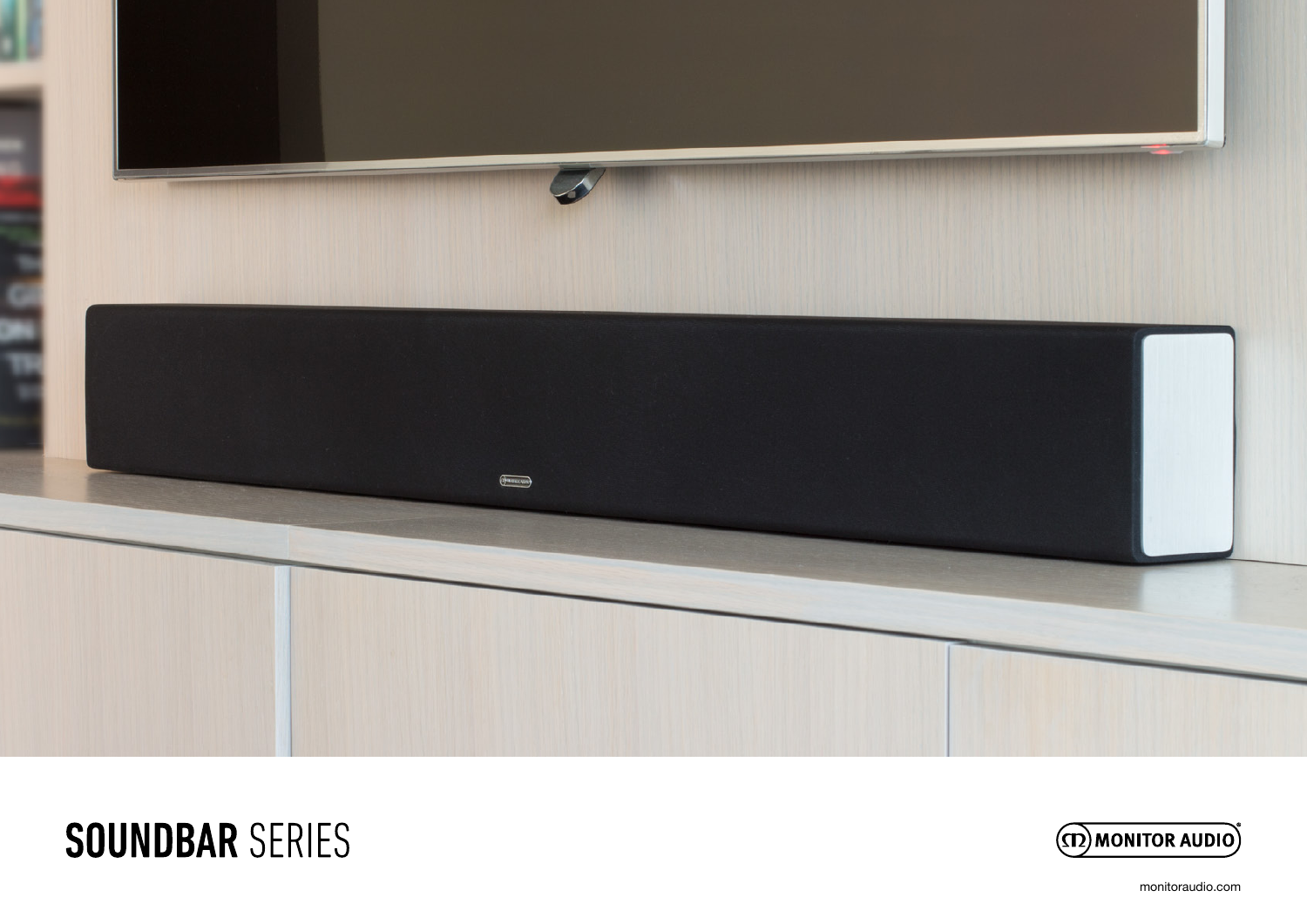$\bf (\Omega)$ MONITOR AUDIO





### The perfect audio match for screens from 50" up

The Monitor Audio Soundbar Series is designed to provide a visually balanced, audio solution for a wide range of screens. The stylish, high performance, passive soundbars are ideal for installers keen to deliver premium performance in media room applications.

The Soundbar Series incorporates a series of clever technical features and design innovations which demonstrate Monitor Audio's revered attention to detail and commitment to quality. Complete with a wide range of mounting options for easy and discreet custom installation, the three super-slim SB models are engineered with flagship cabinet and driver technologies to combine efficient low-profile design with extraordinary room-filling dynamics.



### Superb Audio Performance

Dual 4" C-CAM drivers (individual drives with the SB-2) and 25 mm C-CAM tweeter in each left, centre and right section ensures the sensitivity and sound balance is perfectly matched across the front three audio channels. This performance is enhanced by using compact, flat diaphragm 'racetrack' style Auxiliary Bass Radiators (ABRs) to provide additional bass punch, increase power handling and remove turbulent air noise. All three sections within the cabinet are partitioned and operate purely as discreet channels with the crossover also split in an identical way. The result is a soundbar that can play loud, clean and free from any distortion.

The 4" bass drivers feature concave C-CAM cone technology, formed from a continuous uninterrupted dish, which ensures the centre section is rigid as possible for extra strength. They are driven by a specifically designed coupling assembly which adds de-coupling and significantly reduces distortion.

The 25 mm C-CAM tweeter provides the highest level of performance from such a compact tweeter assembly. The new tweeter vents internally through a special housing and around the outside of the magnet system into a rear loading chamber for much lower resonance and better damping. The result is more accurate, distortion-free sound at low frequencies. A special horn loaded face plate offers excellent integration with the bass drivers and consistent off axis performance to give uniform coverage around the room.

#### Elegant and robust design

The cabinets are made with high-density MDF that is braced internally for maximum rigidity. The bolt through technology utilised on the bass and tweeter drivers gives extra strength to create an incredibly stiff and low resonance cabinet for clear, defined audio reproduction. Cabinets are finished in a special seamless cloth to provide ideal acoustical transparency and combine with solid, brushed aluminium ends for a seamless, elegant and discreet appearance.

### Designed with easy installation in mind

Ease of installation is another key advantage of the Soundbar Series. High quality, low profile binding posts provide an easy and trouble free connection, with the terminals recessed neatly to enable a flush to wall installation. The terminal panel also houses standard fixing points compatible with SANUS™ TV mounts, with many options for TV and wall installation. Wall mounting is also possible using Monitor Audio's low-profile wall mount bracket with cable access, easy pre-alignment and fixing template.

The soundbars are designed to be used with a partnering subwoofer and crossed over to provide the best possible experience and increased system power handling. Alternatively, the soundbar can be used independently to deliver an impressive uplift in TV audio performance with only a slightly reduced power handling.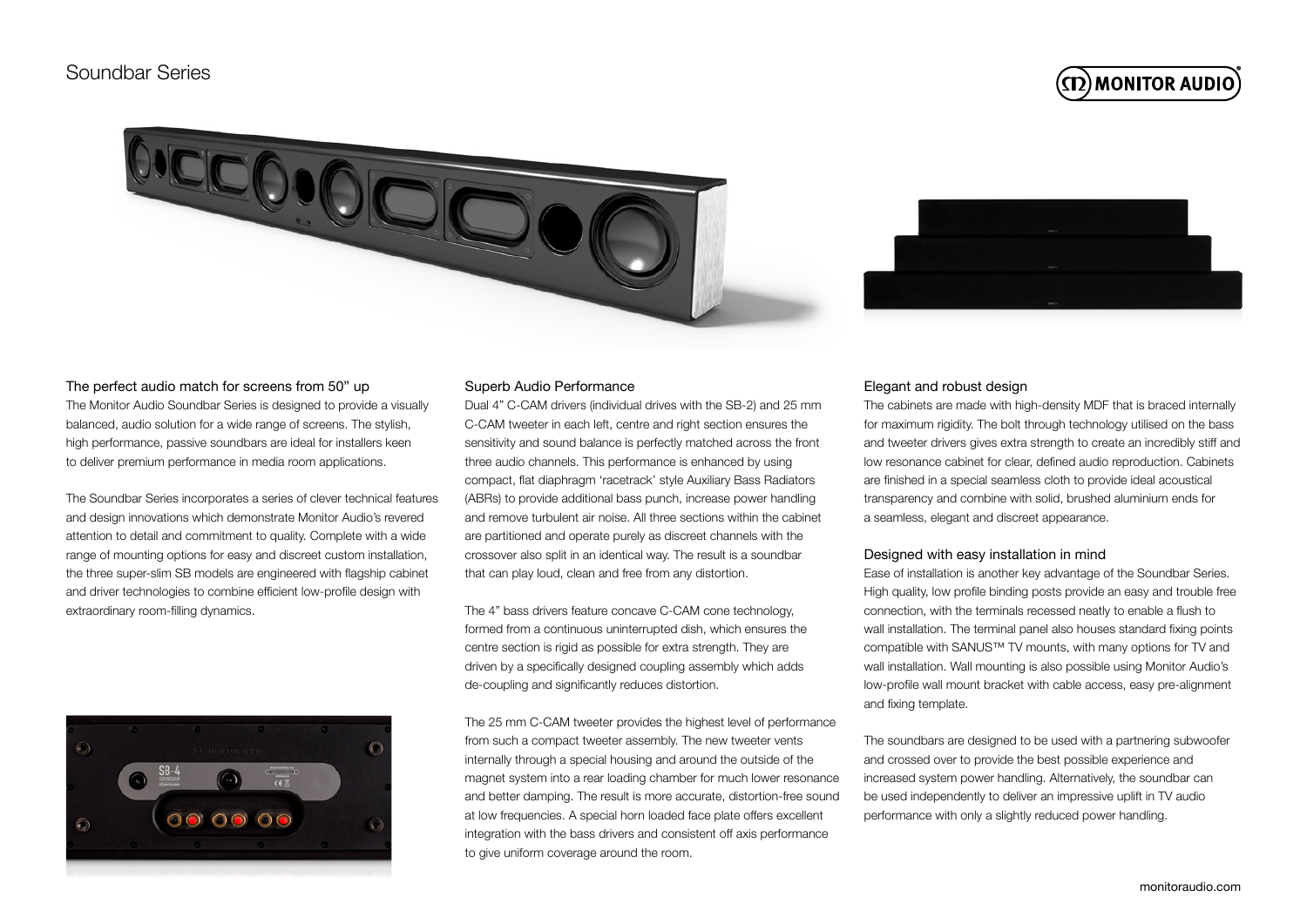### Soundbar Series



### Features Overview

- Range of discreet, stylish passive soundbars for displays of 50" and above
- Three acoustically independent channels (Left, Centre, Right) integrated within one enclosure
- All MDF construction. Internally braced for additional rigidity
- New 4" (200 mm) C-CAM bass drivers for each channel (two for the SB-3 and SB-4 centre) feature concave cone profiles for stiffer cone properties resulting in lower distortion
- 1" (25 mm) C-CAM Gold Dome tweeter for each channel, optimised to deliver the widest frequency performance within the compact SB cabinets. It benefits from a more efficient rear-venting design for longer excursion, higher output, lower distortion and better integration with the mid-bass driver
- Auxiliary Bass Radiators (ABR's) for each channel (two for the SB-3 centre), designed to extend bass response with no associated air noise
- Single through-bolt driver fixings provide mechanical de-coupling and enhanced midband clarity and resolution The through-bolts also perform cross-bracing to enhance cabinet rigidity
- Acoustically transparent wrap-around black cloth finish with solid brushed aluminium end trims offers perfect style complement to TV displays
- Recessed high quality, gold pated terminals
- Designed to fit SANUS™ TV mounting systems
- Optional sturdy wall bracket with easy cable access and template installation
- Low profile silicon rubber feet integrated for secure cabinet top placement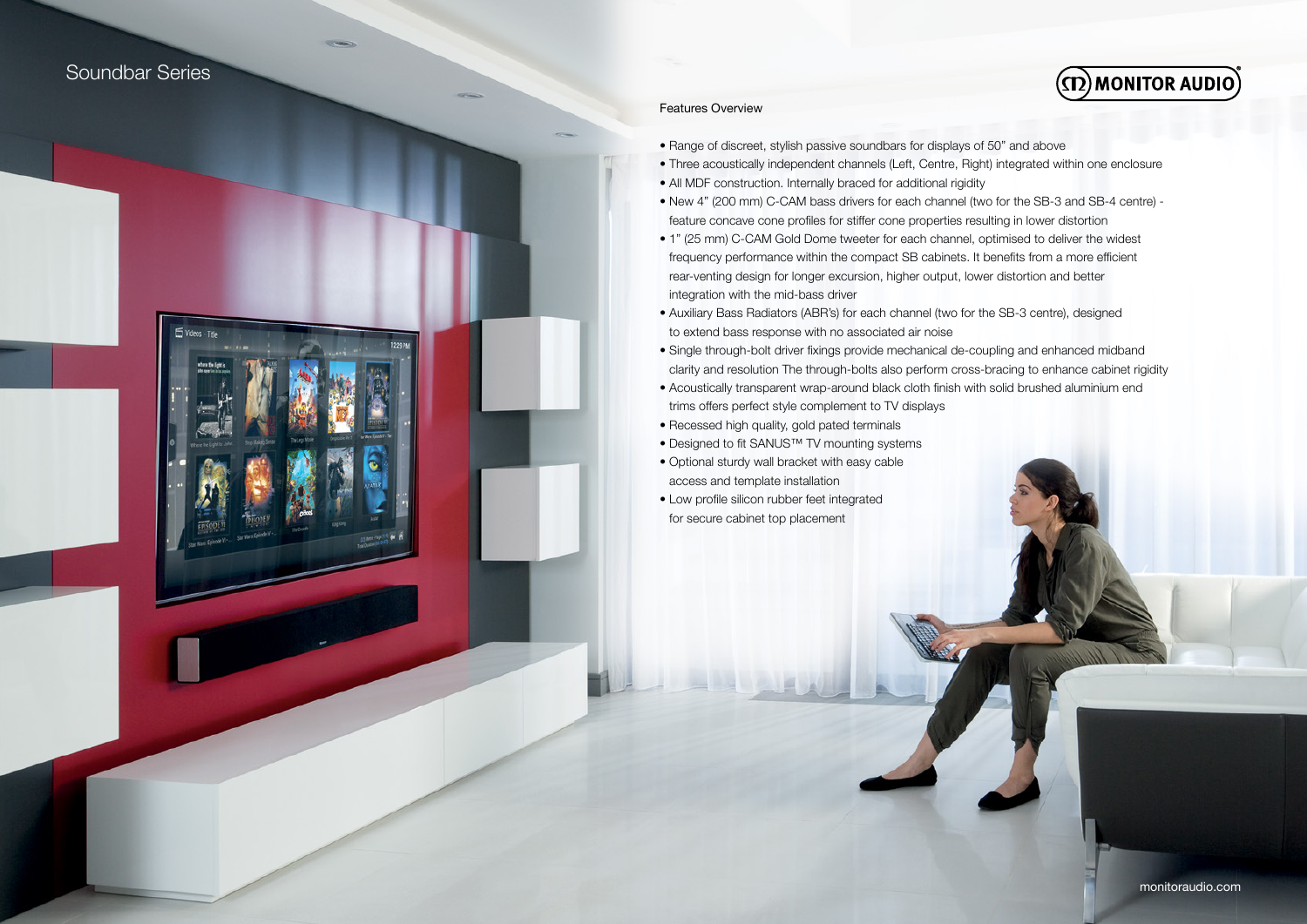# $\bf (\Omega)$ MONITOR AUDIO



### SB-2 Individual Features

- L/C/R channels feature identical driver complement: 1 x 4" C-CAM bass driver, 1 x 25 mm C-CAM Gold Dome tweeter and 1 x racetrack profile ABR
- Dimensions: 145 x 1107 x 885 mm
- Suitable for display sizes from 50" to 60"

### SB-3 Individual Features

- L/R channels feature identical driver complement:
- 1 x 4" C-CAM bass driver, 1 x 25 mm C-CAM Gold Dome tweeter and 1 x racetrack profile ABR
- Centre channel features 2 x 4" bass-mid range driver in 'MTM' configuration, 1 x 25 mm C-CAM Gold Dome tweeter and 2 x racetrack profile ABRs
- Dimensions: 145 x 1307 x 885 mm
- Suitable for display sizes of 60"+

### SB-4 Individual Features

- L/R/C channels feature identical driver complement: 2 x 4" C-CAM bass driver, 1 x 25 mm C-CAM Gold Dome tweeter and 1 x racetrack profile ABR
- Centre channel features 2 x 4" bass-mid range driver in 'MTM' configuration, 1 x 25 mm C-CAM Gold Dome tweeter and 2 x racetrack profile ABRs
- Dimensions: 145 x 1562 x 88 mm
- Suitable for display sizes of 70"+